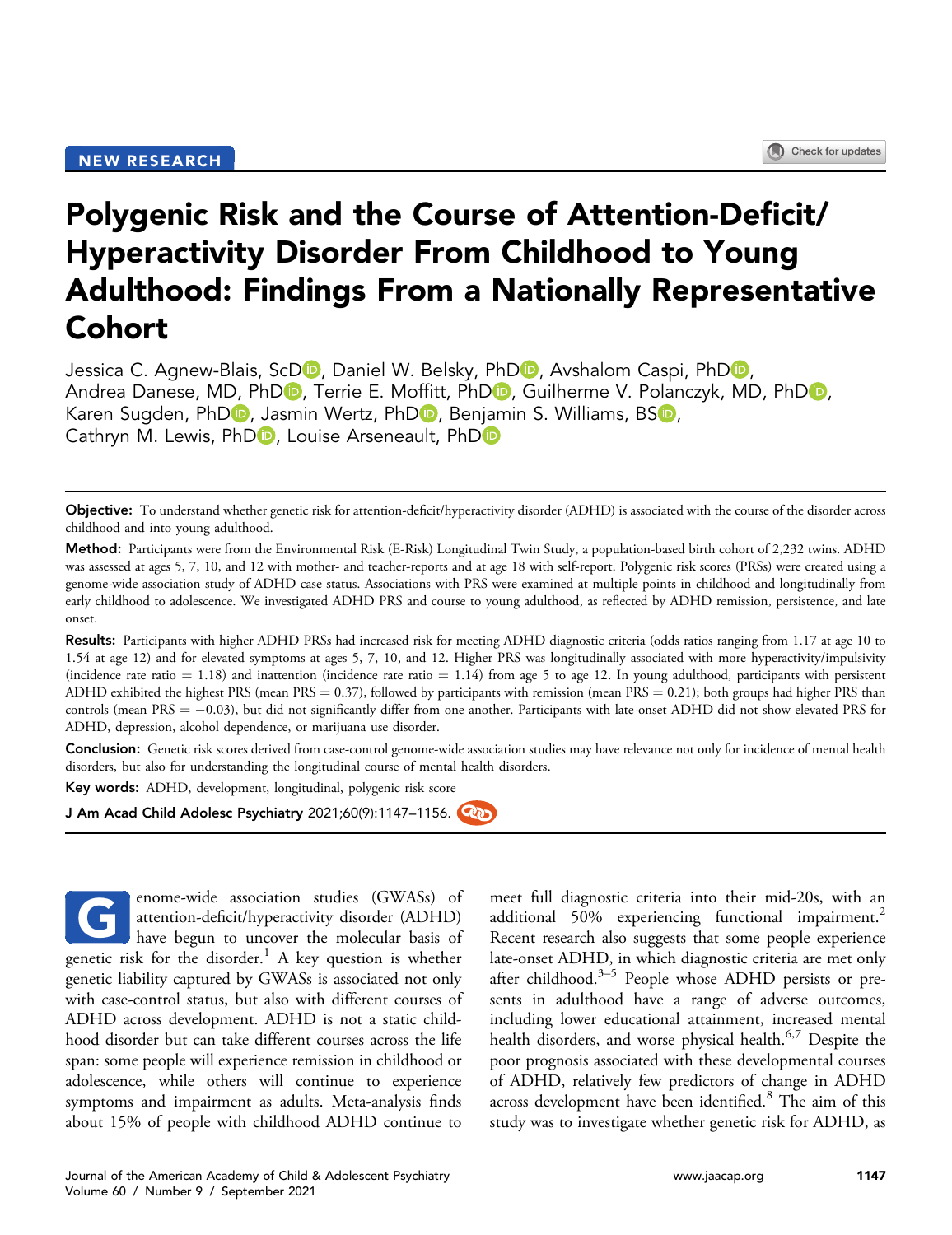captured by polygenic risk score (PRS), is associated with differing ADHD course across childhood and into young adulthood.

Studies that leverage shared genetics between family members point to heritable factors playing a role in ADHD developmental course.<sup>[9](#page-8-6)</sup> For example, twin studies report novel genetic influences on hyperactivity/impulsivity symptoms in adolescence independent of those in early childhood.<sup>10</sup> A key question is whether findings from recent advances in molecular genetic studies can lead to a better understanding of how genetic risk affects ADHD developmental course. PRSs derived from GWASs are one way to capture genetic liability to ADHD. These scores have been shown to explain about 5% of the variance of ADHD casecontrol status in independent samples<sup>1</sup> and are associated with dimensional measures of ADHD symptoms in both clinical and population-based studies.<sup>11-13</sup> However, less is known about how ADHD PRS is associated with the longitudinal course of the disorder and whether people with a high genetic burden, as reflected in higher PRSs, may be more likely to show a more persistent course.

Recent research in population-based cohorts has raised the possibility of a novel ADHD course: late-onset ADHD. Late-onset ADHD occurs when people meet ADHD criteria only after the DSM-5 age cutoff of 12 years and is controversial given the definition of [AD](#page-8-9)HD as a childhoodonset neurodevelopmental disorder.<sup>4–6</sup> Several explanations for late-onset ADHD have been proposed. Late onset could occur if ADHD was missed or subthreshold in childhood; alternatively, late-onset ADHD may be accounted for by symptoms of other disorders being misdiagnosed as ADHD.[14,](#page-8-10)[15](#page-8-11) Genetics can help to disentangle these potential explanations. If late-onset ADHD is similar to childhood ADHD except for going unnoticed in early life, ADHD PRSs among the late-onset group would be similar to PRSs of people with apparent childhood ADHD. Conversely, if the late-onset group is accounted for by symptoms of other mental health disorders misattributed to ADHD, the late-onset group may show higher genetic risk for these other mental health disorders. $3$  Investigating genetic risk for mental health disorders that are commonly comorbid with ADHD can also help in understanding ADHD persistence. One of the few identified predictors of ADHD persistence is comorbidity with other mental health disorders<sup>[8](#page-8-5)</sup>; thus, genetic risk for other mental health disorders may worsen ADHD prognosis among people with childhood ADHD.

In the current study, we investigated associations between ADHD genetic risk, as captured by the PRS, and ADHD course in a population-based longitudinal cohort. First, we examined how genetic risk was associated with

ADHD diagnosis and symptoms in childhood at multiple ages ranging from early childhood (age 5) to early adolescence (age 12), from the perspective of different informants (mothers and teachers), and across symptom domains (hyperactivity/impulsivity and inattention). Second, we examined the longitudinal course of hyperactivity/impulsivity and inattention across childhood to assess whether ADHD PRS was associated with level of, and change in, ADHD symptoms across development. Third, we extended analyses to young adulthood to examine whether ADHD PRS was associated with persistence, remission, and late onset of ADHD from childhood to age 18. Fourth, we investigated whether genetic risk for other mental health disorders commonly comorbid with ADHD (depression, alcohol dependence, and marijuana use disorder) were associated with ADHD course, either through contributing to persistence or influencing risk for late-onset ADHD.

#### **METHOD**

#### Study Cohort

Participants were members of the Environmental Risk (E-Risk) Longitudinal Twin Study, a birth cohort of 2,232 British children drawn from a larger birth register of twins born in England and Wales in 1994–1995.<sup>[16](#page-8-12)</sup> Full details about the sample are reported in Supplement 1, available online.<sup>[17](#page-8-13)</sup> Briefly, the E-Risk sample was constructed in 1999–2000 when 1,116 families with same-sex 5-year-old twins participated in home-visit assessments. This sample comprised 56% monozygotic and 44% dizygotic twin pairs; sex was evenly distributed within zygosity (49% male). Families were recruited to represent the population of the United Kingdom with newborns in the 1990s on the basis of residential location throughout England and Wales and mother's age. At follow-up, the sample represented the full range and prevalence rates of socioeconomic levels in the United Kingdom (see Figure S1, available online).<sup>18</sup> Follow-up home visits were conducted when children were age 7 years (98% participation), age 10 years (96% participation), age 12 years (96% participation), and age 18 years (93% participation). Home visits at ages 5–12 years included assessments with participants and their mother; we conducted full interviews with participants only at age 18  $(n = 2,066)$ . There were no differences between participants who did and did not take part at age 18 in socioeconomic status (SES) when the cohort was initially defined  $(\chi^2 = 0.86, d.f. = 2, p = .65)$ , age 5 IQ ( $t = 0.98, d.f. =$ 2208,  $p = .33$ ), or rates of childhood ADHD ( $\chi^2 = 2.12$ ,  $d.f. = 4, p = .71$ . With parents' permission, questionnaires were mailed to the children's teachers, who returned questionnaires for 94% of children at age 5 years, 93% of those followed to age 7 years, 90% of those followed to age 10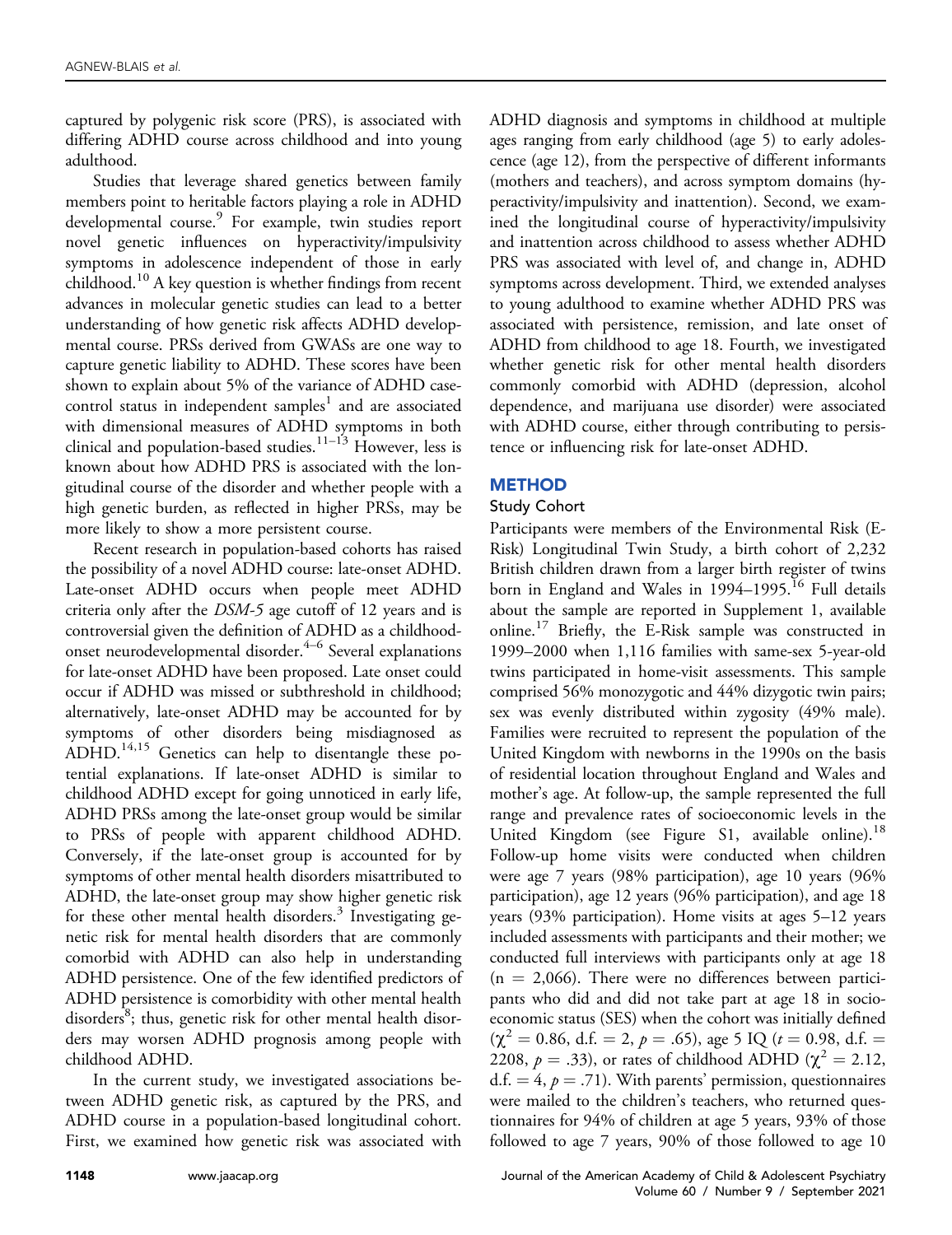years, and 83% of those followed to age 12 years. The Joint South London and Maudsley and the Institute of Psychiatry Research Ethics Committee approved each phase of the study. Parents gave written informed consent, and twins gave assent between 5 and 12 years of age and then written informed consent at age 18.

# Childhood ADHD Diagnoses

We ascertained childhood ADHD diagnoses on the basis of mother- and teacher-reports of 18 symptoms (9 symptoms of inattention and 9 symptoms of hyperactivity/impulsivity) derived from DSM-IV diagnostic criteria.<sup>[19](#page-9-1)</sup> Meeting diagnostic criteria required 6 or more symptoms of inattention or 6 or more symptoms of hyperactivity/impulsivity reported by mothers or teachers in the past 6 months, and the other informant must have endorsed at least 2 symptoms. We considered participants to have a diagnosis of childhood ADHD if they met criteria at ages 5, 7, 10, or 12. At age 5, 6.6% ( $n = 138$ ) of the full cohort met criteria for ADHD, 5.4% met criteria at age 7 ( $n = 109$ ), 3.5% met criteria at age 10 (n = 72), and 3.4% met criteria at age 12 (n = 68). These estimates of ADHD prevalence are within the range found by previous studies.<sup>[20](#page-9-2)</sup> ADHD symptom levels across childhood were associated with the number of times children met ADHD criteria at the different childhood assessments (see Table S1, available online). Four children taking ADHD medication were added to the childhood ADHD group.

# Age-18 ADHD Diagnosis

We ascertained ADHD diagnosis at age 18 based on private structured interviews with participants regarding 18 symptoms of inattention and hyperactivity/impulsivity according to DSM-5 criteria.<sup>[6](#page-8-3)</sup> Participants had to endorse 5 or more inattentive and/or 5 or more hyperactivity/impulsivity symptoms to receive an ADHD diagnosis. We also required symptoms to interfere with the participant's life at "home, or with family and friends" and at "school or work," thereby meeting impairment and pervasiveness criteria. The requirement of symptom onset before age 12 was met if parents or teachers reported more than 2 ADHD symptoms at any childhood assessment. A total of 8.1% of participants  $(n = 166)$  met criteria for ADHD at age 18. ADHD selfreport was corroborated by co-informants at age 18 who reported on 8 ADHD symptoms. A total of 99.3% of participants at age 18 had co-informant ratings, 81.1% from a parent and co-twin, 17.2% from co-twin only, and 1.7% from parent only. Participants with self-reported ADHD at age 18 had more co-informant–rated symptoms than participants without self-reported ADHD (mean  $= 1.67$  versus 0.50,  $p < .001$ ).

# Remitted, Persistent, and Late-Onset ADHD Groups

As reported previously, we identified  $3$  groups with ADHD across childhood and young adulthood among participants with information on ADHD in childhood and adulthood (n = 2,040): 9.5% of participants (n = 193) showed remitted ADHD (met diagnostic criteria in childhood but not at age 18), 2.6% ( $n = 54$ ) showed persistent ADHD (met diagnostic criteria in childhood and at age 18), and 5.5% ( $n = 112$ ) showed late-onset ADHD (did not meet diagnostic criteria in childhood but did at age 18). The distribution of ethnicity and childhood neighborhood SES among these ADHD groups is provided in Table S2, available online. The rate of ADHD persistence to young adulthood (proportion meeting ADHD criteria at age 18 among participants with childhood ADHD) of 22% is similar to that identified by previous meta-analysis.<sup>[2](#page-8-1)</sup> Our persistence rate is lower than found in some clinical cohorts or longitudinal studies that select for combined-type ADHD<sup>[21](#page-9-3)[,22](#page-9-4)</sup>; this is likely due to these studies including more severe ADHD cases. A total of 82.4% of participants  $(n = 1,681)$  did not meet criteria for ADHD in childhood or adulthood. Considering the participants with information on genetic risk (total  $n = 1,838$ ), the different ADHD groups included 9.7% ( $n = 179$ ) with remitted ADHD, 2.7% (n = 50) with persistent ADHD, and 5.3% (n = 98) with late-onset ADHD; 82.2%  $(n = 1,511)$  did not meet criteria for ADHD in childhood or adulthood.

# Genotyping and Imputation

We used Infinium OmniExpress-24 v1.1 BeadChip arrays (Illumina, Inc., San Diego, California) to assay common single nucleotide polymorphism (SNP) variation in the genomes of cohort members. We imputed additional SNPs using IMPUTE2 version 2.3.1 software [\(https://mathgen.](https://mathgen.stats.ox.ac.uk/impute/impute_v2.html) [stats.ox.ac.uk/impute/impute\\_v2.html\)](https://mathgen.stats.ox.ac.uk/impute/impute_v2.html)<sup>[23](#page-9-5)</sup> and the 1000 Genomes Phase 3 reference panel.<sup>24</sup> Imputation was conducted on autosomal SNPs appearing in dbSNP version 140 [\(http://www.ncbi.nlm.nih.gov/SNP/](http://www.ncbi.nlm.nih.gov/SNP/) $)^{25}$  that were "called" in more than 98% of the samples. Invariant SNPs and SNPs with low minor allele frequency  $\left($  < 1%) were excluded. The E-Risk cohort contains monozygotic twins, who are genetically identical; we therefore empirically measured genotypes of one randomly selected twin per pair and assigned these data to their monozygotic co-twin. Monozygotic status was confirmed using genotypic data and SNPs from DNA methylation data for subsets of the sample. We directly measured genotypes of both members of dizygotic twin pairs. Prephasing and imputation were conducted using a 50 million–base pair sliding window. The resulting genotype databases included genotyped SNPs and SNPs imputed with 90% probability of a specific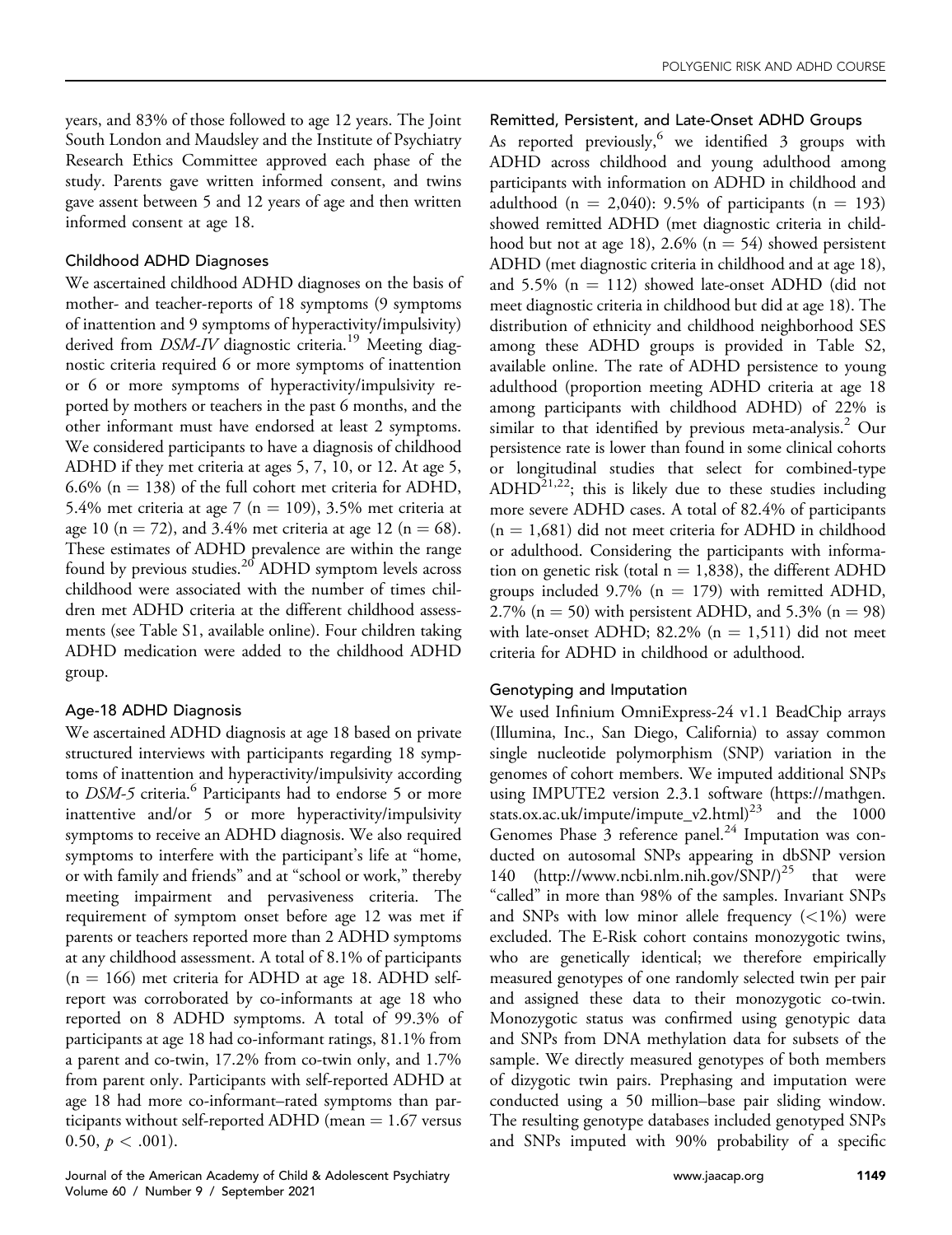genotype among the European-descent members (90%) of the E-Risk cohort ( $n = 1,999$  participants). Among these, 1,838 participants had information on ADHD in childhood and young adulthood.

#### Calculation of PRSs

Polygenic scoring was conducted following the method described by Dudbridge<sup>26</sup> using PRSice.<sup>27</sup> Briefly, SNPs reported in the most recent ADHD  $GWAS<sup>1</sup>$  $GWAS<sup>1</sup>$  $GWAS<sup>1</sup>$  were matched with SNPs in E-Risk, regardless of nominal significance for their association with ADHD. We then performed clumping by retaining the SNP with the smallest  $p$  value from each linkage disequilibrium block (excluding SNPs with  $r^2$ > .1 in 500-kb windows), then weighted SNPs by effect estimate. To control for possible population stratification, we conducted a principal component analysis of our SNP database using PLINK  $1.9^{28}$  $1.9^{28}$  $1.9^{28}$  and residualized polygenic scores for the first 10 principal components. The residualized score was normally distributed and standardized to mean zero and SD of 1. PRSs for depression, alcohol dependence, and marijuana use disorder were calculated using the same approach based on the most recent GWASs available for these phenotypes (see Table S3, available online, for additional information). $29-31$  $29-31$ 

#### Statistical Analyses

We first tested whether ADHD PRS was associated with ADHD diagnosis at ages 5, 7, 10, and 12 using logistic regressions. We assessed whether ADHD PRS was associated with an increasing number of ADHD diagnoses across childhood using multinomial logistic regression. We then examined the correlation between ADHD PRS and a dimensional measure of total ADHD, hyperactivity/ impulsivity, and inattention symptoms as reported by mothers and teachers separately at ages 5, 7, 10, and 12.

Second, we used longitudinal growth models to examine associations between ADHD PRS and hyperactivity/impulsivity and inattention symptom course (separately) across childhood at ages 5, 7, 10, and 12. Because the distribution of ADHD symptoms was highly skewed, we used negative binomial regressions with a multilevel modeling approach in  $STATA^{32}$  $STATA^{32}$  $STATA^{32}$  using the menbreg command. Models included intercepts and linear slopes treated as random effects (ie, allowing individual-level variation), and fixed effects for age and PRS. The main effect of PRS in these models indicates an association with overall level of symptoms across childhood; an interaction between PRS and age indicates PRS is associated with a different slope, or rate of change, of symptoms across childhood.

Third, we examined ADHD course from childhood to young adulthood using multinomial logistic regression to assess whether ADHD PRS was associated with a persistent, remitted, and late-onset course compared with participants who never had ADHD. We tested whether participants with a persistent course had a higher burden of common genetic variants associated with ADHD risk. Additionally, we assessed whether the participants with late-onset ADHD showed similarly elevated PRSs to participants with childhood ADHD to clarify whether late-onset ADHD is genetically similar to childhood ADHD.

Fourth, we repeated these multinomial logistic regressions with PRSs for depression, alcohol dependence, and marijuana use disorder. We investigated whether a higher genetic burden of mental health disorders may be associated with ADHD persistence. We additionally assessed whether late-onset ADHD showed higher genetic risk for these other disorders, possibly suggesting late-onset ADHD may be accounted for by symptoms of other common mental health disorders misidentified as ADHD.

Analyses were corrected for nonindependence of twin observations using the sandwich variance estimator in  $STATA.<sup>32</sup>$ 

# RESULTS

#### Associations Between ADHD Polygenic Risk and Childhood Diagnosis and Symptoms

Children with a higher ADHD PRS were at increased risk of meeting ADHD diagnostic criteria at ages 5, 7, 10, and 12 ([Table 1](#page-4-0)). At age 5, an increase of 1 SD in ADHD PRS was associated with a 45% increased risk of ADHD, and at age 12, a 1 SD increase was associated with a 54% increased risk. ADHD PRS was also associated with number of times a participant met ADHD criteria across childhood: a 1 SD increase in PRS was associated with nearly twice the risk of meeting criteria at 3 or 4 childhood assessments.

Higher ADHD PRS was also associated with a higher number of ADHD symptoms at ages 5, 7, 10, and 12 ([Table 2](#page-4-1)). Associations between ADHD PRS and symptoms were significant for both mother- and teacher-reports, although of a slightly larger magnitude for mother-reported symptoms. That both mother and teacher ratings showed significant associations suggests both mothers and teachers are sensitive to elevation of symptoms associated with higher genetic risk. Looking separately at the 2 symptom domains, PRS tended to be slightly more strongly associated with hyperactivity/impulsivity than inattention. While correlations were overall significant for each age and symptom reporter, the variance in symptom level explained by ADHD PRS was small.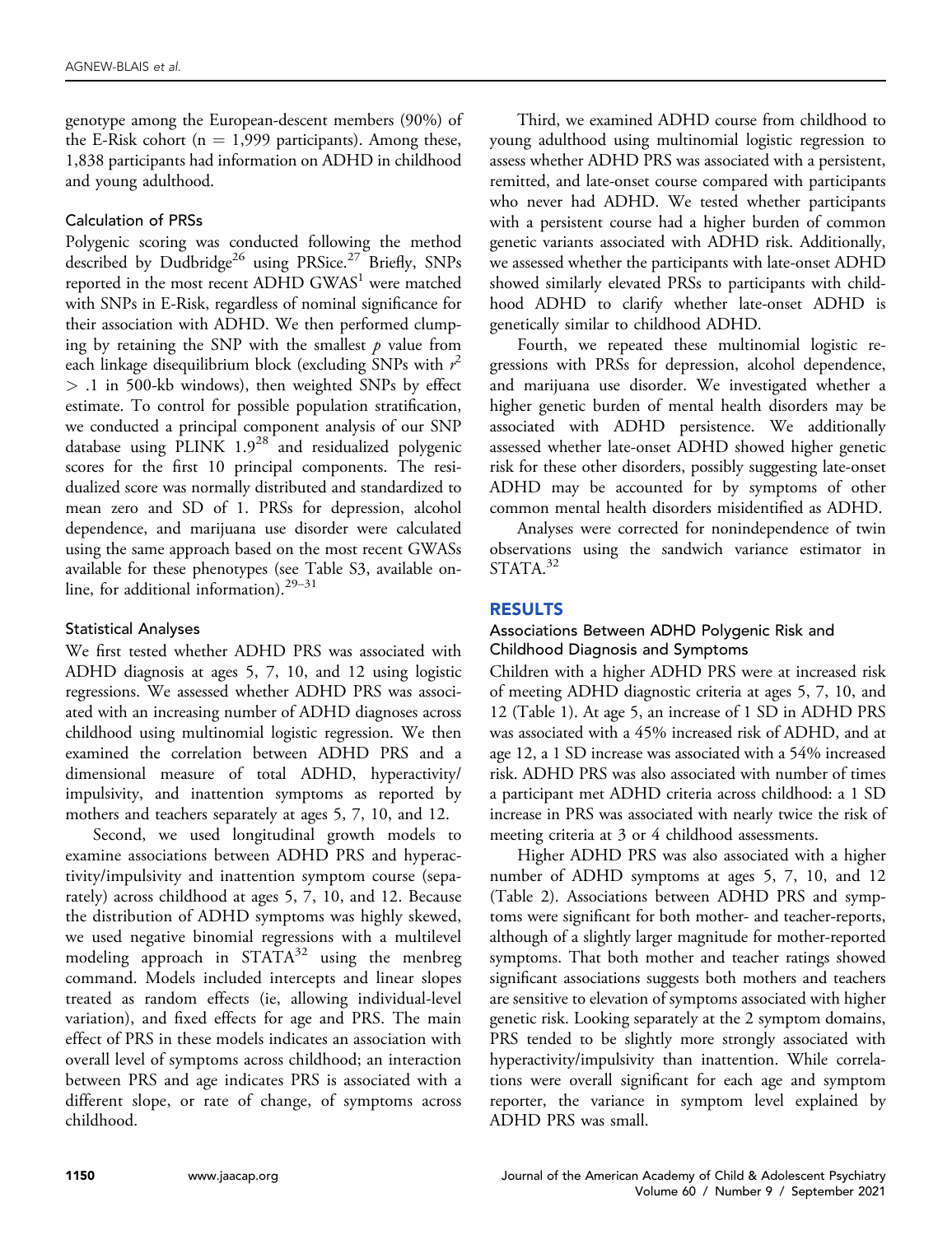<span id="page-4-0"></span>TABLE 1 Association of ADHD Polygenic Risk Score With Meeting Childhood ADHD Diagnostic Criteria at Ages 5, 7, 10, and 12 Years and With the Number of Times Meeting Criteria Across Childhood

|                  | N <sup>a</sup> | %     | OR   | 95% CI       | р     |
|------------------|----------------|-------|------|--------------|-------|
| Age              |                |       |      |              |       |
| 5                | 126            | 6.74  | 1.45 | [1.17, 1.81] | .001  |
| 7                | 100            | 5.51  | 1.30 | [1.04, 1.61] | .019  |
| 10               | 69             | 3.77  | 1.17 | [0.89, 1.53] | .267  |
| 12               | 66             | 3.67  | 1.54 | [1.21, 1.95] | <.001 |
| Number of times  |                |       |      |              |       |
| meeting criteria |                |       |      |              |       |
| across childhood |                |       |      |              |       |
| 0                | 1,723          | 87.68 | 1.00 | [reference]  |       |
| 1                | 154            | 7.84  | 1.34 | [1.09, 1.65] | .006  |
| 2                | 60             | 3.05  | 1.11 | [0.89, 1.39] | .354  |
| -4               | 28             | 1.42  | 1.92 | [1.25, 2.97] | .003  |

Note: Bold p values are statistically significant. All standard errors adjusted for twin intracorrelation.  $ADHD =$  attention-deficit/ hyperactivity disorder;  $OR =$  odds ratio.

<sup>a</sup>N refers to number of participants with polygenic risk score information.

# PRS and Longitudinal Course of Symptoms of Hyperactivity/Impulsivity and Inattention From Childhood to Early Adolescence

Overall symptoms of hyperactivity/impulsivity and inattention declined from early childhood to adolescence. Despite this general decline, children with higher ADHD PRSs showed higher levels of hyperactivity/impulsivity symptoms across childhood ([Table 3](#page-5-0)) compared with children with lower PRSs, of a consistent magnitude from early childhood to adolescence. The same was true for the

association with PRS and inattention symptoms across childhood, such that a higher PRS was associated with a consistently higher level of inattention from age 5 to age 12.

#### Course of ADHD to Young Adulthood and ADHD PRS

We extended our analyses of ADHD course to young adulthood to examine the associations of ADHD PRS with the remission, persistence, and late onset of ADHD by age 18 ([Figure 1\)](#page-5-1). The persistent ADHD group had the highest mean ADHD PRS (mean PRS  $= 0.37$ ), followed by the remitted group (mean  $PRS = 0.21$ ). However, PRSs in these groups did not significantly differ ( $t = 0.91$ , d.f. = 1,837,  $p = .37$ ). Participants in the late-onset ADHD group did not show increased ADHD PRS compared with participants who never had ADHD.

# Polygenic Risk for Depression, Alcohol Dependence, and Marijuana Use Disorder and ADHD Course

We found that none of the ADHD groups, including participants with late-onset ADHD, showed elevated PRSs for depression [\(Figure 2a](#page-6-0)). When examining PRSs for alcohol dependence, participants with persistent ADHD showed somewhat elevated, but nonsignificant, PRSs compared with participants who never had ADHD ( $b = 0.17$ , 95% CI [-0.17, 0.51]); participants with late-onset ADHD showed no elevation in PRSs for alcohol dependence ([Figure 2](#page-6-0)b). Similarly, none of the ADHD groups showed elevated genetic risk for marijuana use disorder [\(Figure 2](#page-6-0)c).

# **DISCUSSION**

ADHD is increasingly being understood not only as a childhood disorder but also as a dynamic syndrome with

<span id="page-4-1"></span>TABLE 2 Correlations of Attention-Deficit/Hyperactivity Disorder (ADHD) Polygenic Risk Score With Mother- and Teacher-Reported Total ADHD, Hyperactivity/Impulsivity, and Inattention Symptoms in Childhood

|                |      | <b>Total symptoms</b> |        |      | Hyperactivity/impulsivity |       |      | <b>Inattention</b> |        |  |
|----------------|------|-----------------------|--------|------|---------------------------|-------|------|--------------------|--------|--|
|                | r    | $R^{2a}$ %            | p      | r    | $R^{2a}$ %                | p     |      | $R^{2a}$ %         | p      |  |
| Mother report  |      |                       |        |      |                           |       |      |                    |        |  |
| Age 5          | 0.10 | 1.0                   | < .001 | 0.10 | 1.1                       | <.001 | 0.07 | 0.6                | .004   |  |
| Age 7          | 0.11 | 1.1                   | < .001 | 0.12 | 1.4                       | <.001 | 0.07 | 0.5                | .005   |  |
| Age 10         | 0.07 | 0.4                   | .009   | 0.07 | 0.5                       | .006  | 0.05 | 0.2                | .057   |  |
| Age 12         | 0.10 | 1.0                   | < .001 | 0.10 | 1.0                       | <.001 | 0.08 | 0.6                | .002   |  |
| Teacher report |      |                       |        |      |                           |       |      |                    |        |  |
| Age 5          | 0.08 | 0.7                   | .003   | 0.09 | 0.7                       | .001  | 0.06 | 0.4                | .038   |  |
| Age 7          | 0.06 | 0.4                   | .015   | 0.08 | 0.7                       | .001  | 0.03 | 0.1                | .249   |  |
| Age 10         | 0.06 | 0.4                   | .010   | 0.07 | 0.6                       | .003  | 0.04 | 0.2                | .118   |  |
| Age 12         | 0.09 | 0.9                   | < .001 | 0.07 | 0.5                       | .001  | 0.09 | 0.9                | < .001 |  |

Note: Bold p values are statistically significant. All standard errors adjusted for twin intracorrelation.  $R^2$  values are derived from linear regression models for ease of interpretability; full results from negative binomial models including McFadden's pseudo  $R^2$  are presented in Table S5, available online.

<sup>a</sup> Proportion of variance explained by ADHD polygenic risk scores.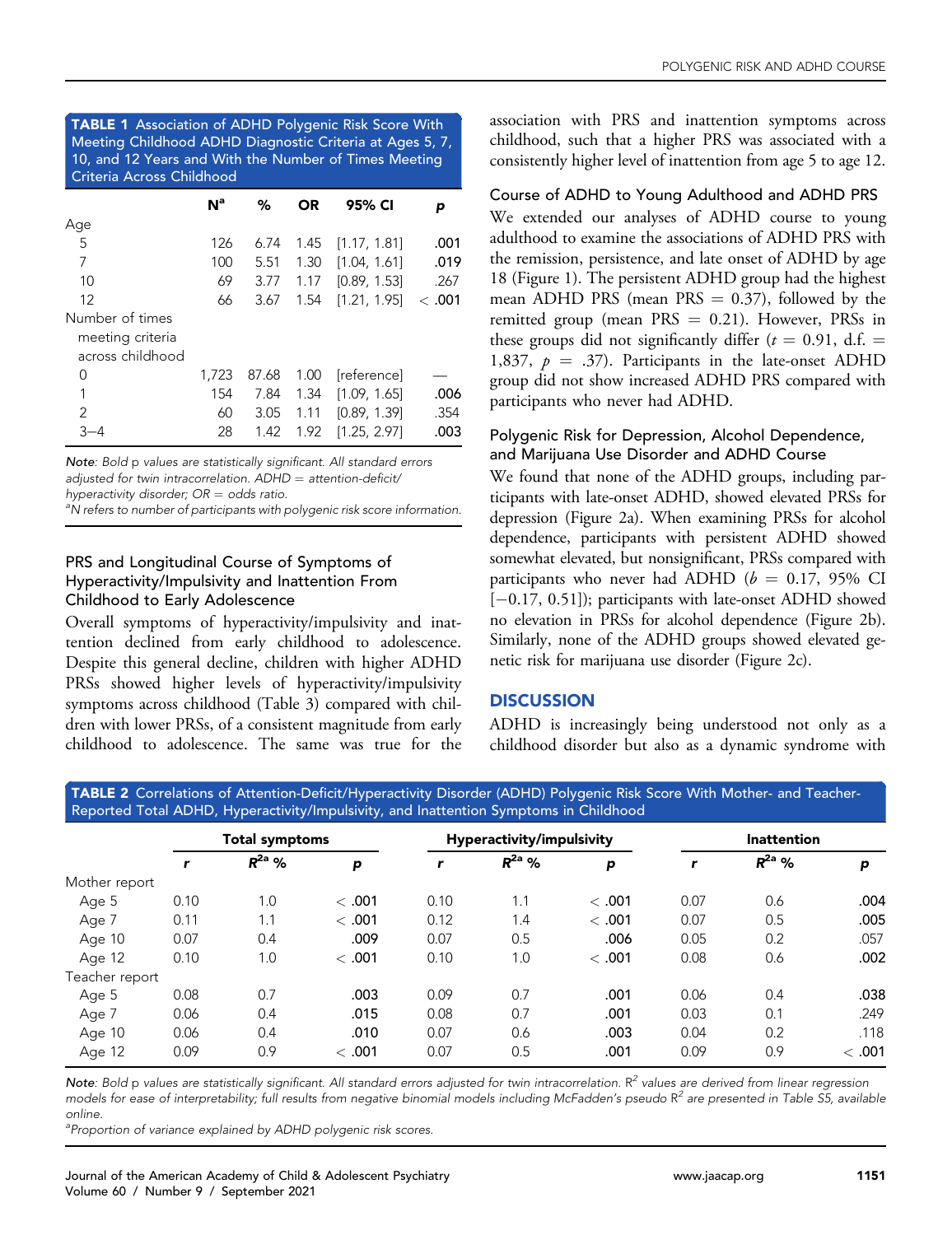<span id="page-5-0"></span>TABLE 3 Association of Hyperactivity/Impulsivity and Inattention Mother-Reported Symptoms With Age and Attention-Deficit/ Hyperactivity Disorder (ADHD) Polygenic Risk Score Across Childhood

|                           | Main effect model |              |       | Interaction with age |              |        |  |
|---------------------------|-------------------|--------------|-------|----------------------|--------------|--------|--|
|                           | <b>IRR</b>        | 95% CI       | p     | <b>IRR</b>           | 95% CI       | p      |  |
| Hyperactivity/impulsivity |                   |              |       |                      |              |        |  |
| Age                       | 0.83              | [0.81, 0.85] | <.001 | 0.83                 | [0.81, 0.85] | <.001  |  |
| <b>ADHD PRS</b>           | 1.18              | [1.10, 1.26] | <.001 | 1.16                 | [1.09, 1.24] | < .001 |  |
| ADHD PRS $\times$ age     |                   |              |       | 1.01                 | [0.99, 1.02] | .241   |  |
| Inattention               |                   |              |       |                      |              |        |  |
| Age                       | 0.91              | [0.89, 0.93] | <.001 | 0.91                 | [0.89, 0.93] | < .001 |  |
| <b>ADHD PRS</b>           | 1.14              | [1.04, 1.24] | .003  | 1.14                 | [1.04, 1.25] | .005   |  |
| ADHD PRS $\times$ age     |                   |              |       | 1.00                 | [0.98, 1.02] | 0.904  |  |

Note: Bold p values are statistically significant. All standard errors adjusted for twin intracorrelation. IRR = incidence rate ratio; PRS= polygenic risk score.

differing developmental courses across the life span. We found that higher genetic risk for ADHD was consistently associated with diagnosis and symptom levels at ages spanning early childhood to adolescence. These findings indicate that genetic risk derived from large case-control GWASs can be informative, not only about incidence of ADHD but also about risk for elevated symptoms across childhood. Looking at the course of ADHD diagnosis into young adulthood, participants with persistent ADHD had the highest PRSs; however, PRS did not significantly distinguish participants whose ADHD would persist from participants whose ADHD would remit by age 18. This suggests the need for larger sample sizes as well as a possible role for environmental risk factors that could impact

<span id="page-5-1"></span>

Note:  $PRS = Polyqenic$  risk score. Please note color figures are available online.

ADHD persistence to adulthood. We did not identify participants in the late-onset ADHD group as having elevated ADHD PRSs compared with controls, indicating genetic risk derived from a largely clinical and pediatricfocused ADHD GWAS is not informative about risk for late-onset ADHD.

#### ADHD PRSs Most Elevated Among Participants With Persistent ADHD in Young Adulthood

Participants with persistent ADHD into adulthood had the highest ADHD PRSs among the different developmental patterns. This suggests that genetic factors associated with ADHD case status are also associated with a more persistent course of the disorder over time. ADHD PRSs in participants in the persistent ADHD group may also be elevated owing to the type of cases included in the GWAS used to create the PRS—as some adult cases are included in the GWAS, the PRS may contain variants associated with ADHD persistence.<sup>1</sup>

While most elevated in the persistent ADHD group, the ADHD PRS did not significantly distinguish participants whose ADHD would persist from participants who remitted. This is consistent with findings from a United Kingdom cohort in which ADHD PRSs of participants with high mother-reported ADHD symptoms at age 7 and age 17 were higher than PRSs of controls, but did not significantly differ from the PRSs of participants who had high ADHD symptoms at age 7 only.<sup>[33](#page-9-13)</sup> While most studies comparing persistent with remitted ADHD groups are limited by small sample sizes, the effect size comparing the persistent and remitted ADHD groups was fairly small  $(d = 0.15)$ . Persistence and remission of ADHD may be influenced by other genetic factors not reflected in the current GWAS that focuses on case-control status. Longitudinal twin studies suggest different genetic influences on level of ADHD symptoms in early childhood and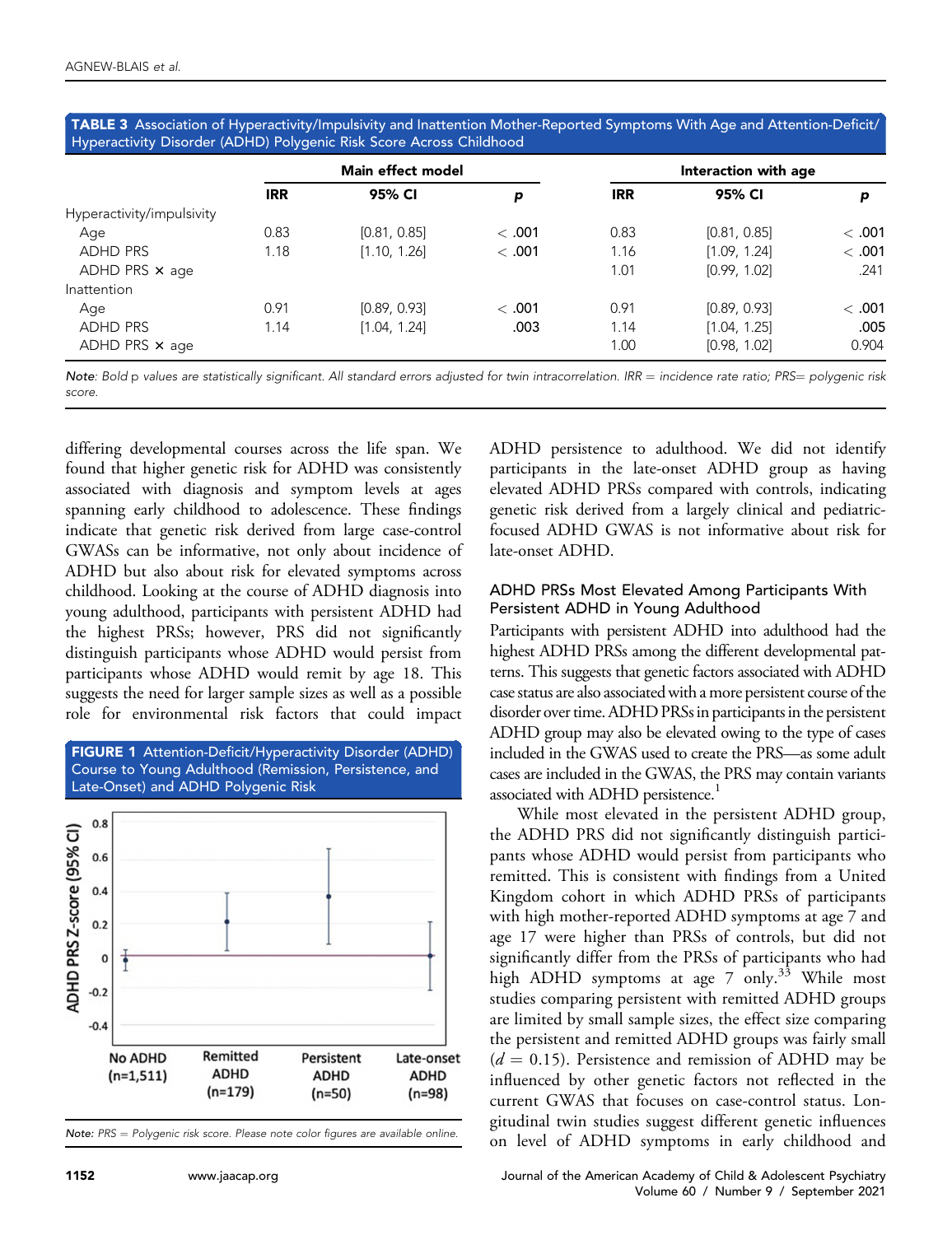<span id="page-6-0"></span>**FIGURE 2** Polygenic Risk for Depression, Alcohol Dependence, and Marijuana Use Disorder and Course of Attention-Deficit/Hyperactivity Disorder (ADHD) (Remission, Persistence, and Late-Onset) at Age 18



Note: Polygenic risk scores (PRSs) for (a) major depressive disorder (MDD), (b) alcohol dependence, and (c) marijuana use disorder. Please note color figures are available online.

change in symptoms to age  $16<sup>10</sup>$  $16<sup>10</sup>$  $16<sup>10</sup>$  A GWAS focusing on ADHD persistence may be necessary to identify these novel genetic influences on ADHD course. Additionally, environmental factors may play an important role in persistence.

#### ADHD PRS Not Associated With Late-Onset ADHD in Young Adulthood

We did not identify a similar profile of genetic risk in the late-onset and childhood-onset ADHD groups. Rather, the ADHD PRS was not elevated among participants with lateonset ADHD. Despite this group meeting full ADHD symptom and impairment criteria at age 18, the PRSs in this group were more similar to non-ADHD controls than participants with remitted or persistent ADHD. Two studies that examined ADHD polygenic risk in adult-onset<sup>[4](#page-8-9)</sup> and adolescent-onset<sup>[33](#page-9-13)</sup> ADHD with a PRS derived from an earlier GWAS $34$  also did not identify any significant associations. It is notable that our findings using self-report to identify late-onset ADHD are consistent with findings assessing late-onset ADHD based on parent report.<sup>[33](#page-9-13)</sup> A recent study examining this question, also based on parentreported symptoms, found participants with youth-onset ADHD had lower ADHD PRSs than non-ADHD controls.[35](#page-9-15)

Our findings add new evidence to support late-onset ADHD having a different underlying genetic composition from childhood-onset ADHD. On one hand, if lateonset ADHD reflects fundamentally the same disorder as childhood-onset ADHD, with the exception that it was undetected in childhood, we would expect these ADHD courses to exhibit a similar genetic risk. On the other hand, if late-onset ADHD does not directly develop from childhood-onset ADHD, it is sensible that a PRS derived from a GWAS largely consisting of cases from childhood clinical populations<sup>[1](#page-8-0)</sup> may not be elevated among cases in which the disorder was not exhibited in childhood. Thus, our findings offer additional evidence that late-onset ADHD is not simply childhood-onset ADHD that was missed in younger years. Future research could examine whether PRSs derived from GWASs of adult ADHD cases or among cases drawn from population-based cohorts may be more elevated among cases with late-onset ADHD. Additionally, late-onset ADHD may be less genetically driven than childhood-onset ADHD. That environmental factors may play a larger role in adult ADHD is supported by prior twin analyses in this cohort that showed adult ADHD to be less heritable than childhood ADHD.<sup>[6](#page-8-3)</sup>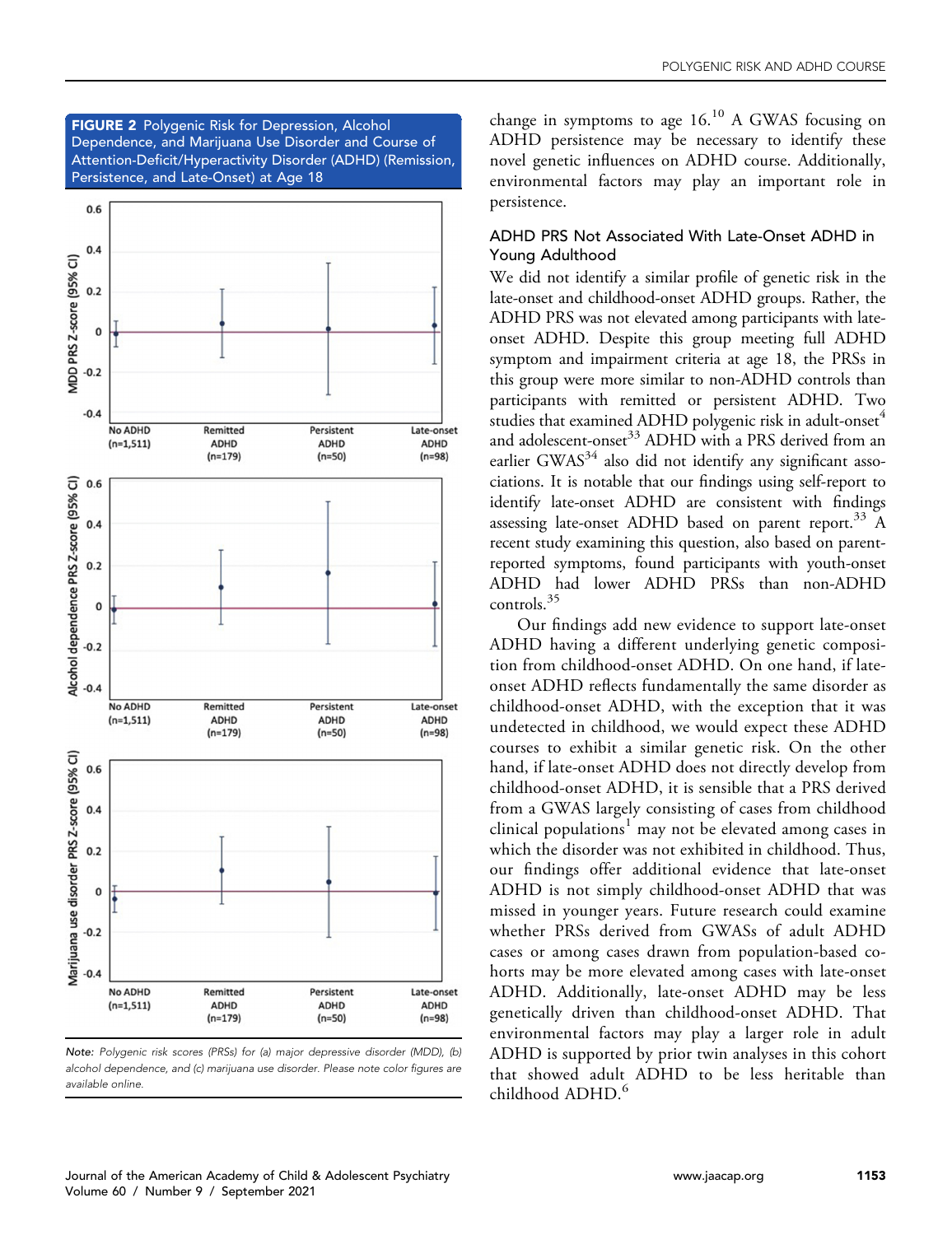# ADHD PRS Associated With Consistently Higher Levels of ADHD Symptoms Across Childhood and Into Adolescence

ADHD PRS was associated with more ADHD symptoms at each age, supporting the idea that genetic influence occurs across the dimension of ADHD symptoms in the population. Studies have found that ADHD symptoms tend to decline overall in the population from early to later childhood,<sup>36</sup> and we found this to be evident in our study with the count of hyperactivity/impulsivity and inattention symptoms declining with age. Despite this overall decline, higher ADHD PRS was consistently associated with elevated ADHD symptoms: participants with higher PRSs showed elevated symptom levels compared with participants with lower PRSs, of a similar magnitude from early childhood to adolescence. However, while there was a significant association between ADHD PRS and symptom level, overall variation in symptom count explained by ADHD PRS was very small, up to 1.4% of the variance in mother-reported hyperactivity/impulsivity symptoms. That a relatively small amount of variance in symptoms is explained by the PRS has been found in other studies; for example, a recent study in a clinical ADHD cohort found the PRS explained 1.8%–2.9% of variance in ADHD symptom level.<sup>[11](#page-8-8)</sup>

Separately examining hyperactivity/impulsivity and inattention symptoms showed that the association with ADHD PRS was slightly stronger for hyperactivity/impulsivity symptoms than for inattention symptoms. These findings are similar to a study of a clinical ADHD population that found a larger difference in levels of hyperactivity symptoms than inattention symptoms between high and low PRS groups.<sup>11</sup> One explanation for this could be that genetic risk identified by the PRS derived from the current ADHD GWAS is more related to hyperactivity/impulsivity symptoms than inattention symptoms. Children exhibiting externalizing-type problems are more likely to come to clinical attention, leading to a higher likelihood of these children being included in pediatric clinical populations.<sup>37</sup> Given that many cases in the ADHD GWAS are based on clinical populations, these types of ADHD symptoms may be overrepresented in the GWAS; thus, ADHD PRSs may be more likely to identify externalizing-type ADHD symptoms in independent samples.

# ADHD Course to Young Adulthood Not Associated With Elevated Genetic Risk for Depression, Alcohol Dependence, or Marijuana Use Disorder

We did not find that participants in the persistent ADHD group showed elevated genetic risk for depression, alcohol dependence, or marijuana use disorder, indicating that genetic risk for these disorders commonly comorbid with ADHD did not significantly contribute to ADHD persistence to young adulthood. Similarly, participants with remitted ADHD did not differ from controls or participants with persistent ADHD on these PRSs, suggesting that lower genetic risk for these disorders did not promote ADHD remission. Furthermore, the late-onset ADHD group did not show elevated genetic risk for these other mental health disorders. While this does not rule out that late-onset ADHD may represent other disorders manifesting with symptoms that mimic ADHD, it does suggest that this group does not share the same genetic risk as cases of depression, alcohol dependence, or marijuana use disorder that are included in the GWASs for these disorders.

This study has several strengths including measurement of ADHD diagnosis as well as hyperactivity/impulsivity and inattention symptoms at multiple ages spanning early childhood to young adulthood in a representative population-based cohort. However, our results must be considered in light of some limitations. First, ADHD diagnoses at age 18 were based on self-reports. However, prior work in this cohort found that co-informant reports of ADHD symptoms at age 18 corroborated self-reports, and participants with self-reported late-onset ADHD had significantly more co-informant–rated symptoms than par-ticipants without ADHD.<sup>[6](#page-8-3)</sup> Second, our sample comprised twins, and results may not generalize to singletons. Nevertheless, the prevalence of ADHD at each age in our cohort is within ranges estimated in other samples.<sup>20</sup> Third, owing to small sample sizes of girls and women with ADHD, we were not powered to examine interactions of sex and PRS in ADHD course. Fourth, rates of ADHD medication use in E-Risk are low  $\left($  < 1%, in line with rates in the United Kingdom<sup>38</sup>), and information on behavioral treatment was not collected in childhood. Therefore, we could not assess whether ADHD treatment was associated with remission. Fifth, the association between ADHD PRS and course could be confounded by indirect genetic effects (eg, higher parental ADHD PRS associated with lower childhood SES). However, adjustment for childhood SES only slightly attenuated results (Table S4, available online). Sixth, we derived PRSs from GWASs performed on samples largely of European ancestry and applied the PRSs to E-Risk participants who were of European ancestry; thus, our results may not generalize to other genetically diverse populations. Additionally, while we statistically adjusted for 10 ancestry principal components to account for population stratification, we cannot rule out the possibility that residual population structure could bias results.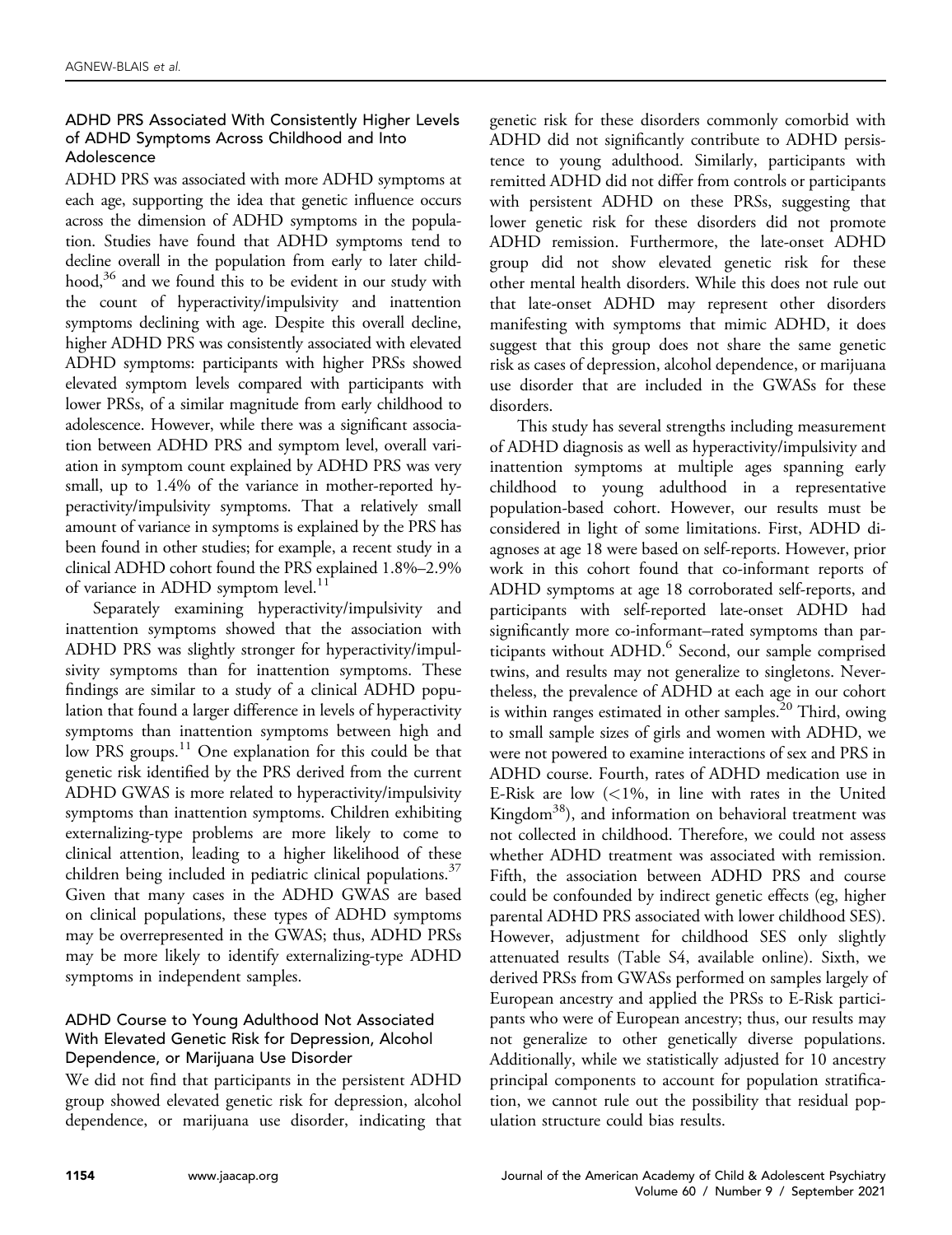Higher ADHD PRS was associated not only with risk for ADHD diagnosis and elevated symptom levels across childhood but also with a modestly increased risk of ADHD persistence to young adulthood. Yet, ADHD PRS did not differentiate between persistent and remitted ADHD. While higher PRSs among participants with persistent ADHD are suggestive of a higher genetic load in this group, currently ADHD PRS would not be useful in a clinical setting to predict, at an individual level, which child will have persistent ADHD up to young adulthood. However, GWASs of ADHD continue to expand in sample size and diversity of study populations across age, ethnicity, and recruitment from nonclinical settings. This offers the opportunity to further subgroup the ADHD population by different phenotypic presentations and developmental courses, thereby increasing possibilities to identify genetic factors specific to persistence, remission, and late onset. Additionally, further research can investigate how genetic risk may combine with environmental factors to impact the course of ADHD over development. While genes do not change over the life span, the effects of genes on health and behavior are not static and can impact development differentially over time. Quantifying genetic risk through PRS approaches can help us better understand, and someday perhaps predict, the course of mental health disorders over the life span.

#### Accepted December 31, 2020.

Dr. Agnew-Blais and Profs. Caspi, Danese, Moffitt, Lewis, and Arseneault are with King's College London, United Kingdom. Prof. Danese is also with South London and Maudsley NHS Foundation Trust, London, United Kingdom. Prof. Belsky is with Columbia Mailman School of Public Health, New York, New York.

#### **REFERENCES**

- <span id="page-8-0"></span>1. Demontis D, Walters RK, Martin J, Mattheisen M, Alsa TD. Discovery of the first genome-wide significant risk loci for ADHD. Nat Genet. 2019;51:63-75.
- <span id="page-8-1"></span>2. Faraone SV, Biederman J, Mick E. The age-dependent decline of attention deficit hyperactivity disorder: A meta-analysis of follow-up studies. Psychol Med. 2006;36:159-165.
- <span id="page-8-2"></span>3. Asherson P, Agnew-Blais JC. Annual Research Review: Does late-onset attention-deficit/ hyperactivity disorder exist? J Child Psychol Psychiatry. 2019;60:333-352.
- <span id="page-8-9"></span>4. Moffitt TE, Houts R, Asherson P, et al. Is adult ADHD a childhood-onset neurodevelopmental disorder? Evidence from a four-decade longitudinal cohort study. Am J Psychiatry. 2015;172:976-977.
- 5. Caye A, Rocha TBM, Anselmi L, et al. Attention-deficit/hyperactivity disorder trajectories from childhood to young adulthood: Evidence from a birth cohort supporting a late-onset syndrome. JAMA Psychiatry. 2016;73:705-712.
- <span id="page-8-3"></span>6. Agnew-Blais JC, Polanczyk GV, Danese A, Wertz J, Moffitt TE, Arseneault L. Persistence, remission and emergence of ADHD in young adulthood: Results from a longitudinal, prospective population-based cohort. JAMA Psychiatry. 2016;73:713-720.
- <span id="page-8-4"></span>7. Hechtman L, Swanson JM, Sibley MH, et al. Functional adult outcomes 16 years after childhood diagnosis of attention-deficit/hyperactivity disorder: MTA results. J Am Acad Child Adol Psychiatry. 2016;55:945-952.
- <span id="page-8-5"></span>8. Caye A, Spadini AV, Karam RG, et al. Predictors of persistence of ADHD into adulthood: A systematic review of the literature and meta-analysis. Eur Child Adolesc Psychiatry. 2016;25:1151-1159.
- <span id="page-8-6"></span>9. Biederman J, Faraone SV, Milberger S, et al. Predictors of persistence and remission of ADHD in adolescence: Results from a four-year prospective follow-up study. J Am Acad Child Adolesc Psychiatry. 1996;35:343-351.

Journal of the American Academy of Child & Adolescent Psychiatry [www.jaacap.org](http://www.jaacap.org) 1155 Volume 60 / Number 9 / September 2021

Profs. Caspi and Moffitt, Drs. Sugden and Wertz, and Mr. Williams are with Duke University, Durham, North Carolina. Prof. Polanczyk is with the University of São Paulo Medical School, Brazil.

The Environmental Risk (E-Risk) Longitudinal Twin Study is funded by the United Kingdom Medical Research Council (UKMRC grant G1002190). Additional support was provided by the U.S. Eunice Kennedy Shriver National Institute of Child Health and Human Development (NICHD) grant HD077482 and by the Jacobs Foundation. Jessica Agnew-Blais is an MRC Skills Development Fellow. Louise Arseneault is the Mental Health Leadership Fellow for the United Kingdom Economic and Social Research Council (ESRC). Daniel W. Belsky is a fellow of the Canadian Institute for Advanced Research Child Brain Development Network. Jasmin Wertz is supported by a postdoctoral fellowship from the AXA Research Fund. Cathryn M. Lewis is partially funded by the National Institute for Health Research (NIHR) Biomedical Research Centre at South London and Maudsley NHS Foundation Trust and King's College London.

Author Contributions

Conceptualization: Agnew-Blais, Belsky, Caspi, Danese, Moffitt, Lewis, Polanczyk, Wertz, Arseneault

Data curation: Agnew-Blais Formal analysis: Agnew-Blais, Sugden

Funding acquisition: Moffitt, Arseneault, Caspi

Investigation: Agnew-Blais, Moffitt, Arseneault, Caspi

Methodology: Agnew-Blais, Belsky, Caspi, Sugden, Williams, Lewis, Arseneault Supervision: Lewis, Arseneault

Writing  $-$  original draft: Agnew-Blais

Writing - review and editing: Agnew-Blais, Belsky, Caspi, Danese, Moffitt, Polanczyk, Sugden, Wertz, Williams, Lewis, Arseneault

The authors are grateful to the study members and their families for their participation. They thank CACI Inc. and members of the E-Risk team for their dedication, hard work, and insights.

Disclosure: Drs. Agnew-Blais, Belsky, Caspi, Danese, Moffitt, Polanczyk, Sugden, Wertz, Lewis, and Arseneault and Mr. Williams have reported no biomedical financial interests or potential conflicts of interest.

Correspondence to Louise Arseneault, PhD, SGDP Centre, Institute of Psychiatry, Psychology and Neuroscience, King's College London, Box Number P080, De Crespigny Park, London SE5 8AF, UK; e-mail: [louise.arseneault@kcl.](mailto:louise.arseneault@kcl.ac.uk) [ac.uk](mailto:louise.arseneault@kcl.ac.uk)

0890-8567/\$36.00/@2021 American Academy of Child and Adolescent Psychiatry. Published by Elsevier Inc. This is an open access article under the CC BY license (http://creativecommons.org/licenses/by/4.0/).

<https://doi.org/10.1016/j.jaac.2020.12.033>

- <span id="page-8-7"></span>10. Pingault JB, Viding E, Galera C, et al. Genetic and environmental influences on the developmental course of attention-deficit/hyperactivity disorder symptoms from childhood to adolescence. JAMA Psychiatry. 2015;72:651-658.
- <span id="page-8-8"></span>11. Vuijk PJ, Martin J, Braaten EB, et al. Translating discoveries in attention-deficit/ hyperactivity disorder genomics to an outpatient child and adolescent psychiatric cohort. J Am Acad Child Adolesc Psychiatry. 2019;59:964-977.
- 12. Groen-Blokhuis MM, Middeldorp CM, Kan KJ, et al. Attention-deficit/hyperactivity disorder polygenic risk scores predict attention problems in a population-based sample of children. J Am Acad Child Adolesc Psychiatry. 2014;53:1123-1129.
- 13. Nigg JT, Gustafsson HC, Karalunas SL, et al. Working memory and vigilance as multivariate endophenotypes related to common genetic risk for attentiondeficit/hyperactivity disorder. J Am Acad Child Adolesc Psychiatry. 2018;57: 175-182.
- <span id="page-8-10"></span>14. Faraone SV, Biederman J, Spencer T, et al. Diagnosing adult attention deficit hyperactivity disorder: are late onset and subthreshold diagnoses valid? Am J Psychiatry. 2006; 163:1720-1729.
- <span id="page-8-11"></span>15. Sibley MH, Rohde LA, Swanson JM, et al. Late-onset ADHD reconsidered with comprehensive repeated assessments between ages 10 and 25. Am J Psychiatry. 2018; 175:140-149.
- <span id="page-8-12"></span>16. Trouton A, Spinath F, Plomin R. Twins Early Development Study (TEDS): A multivariate, longitudinal genetic investigation of language, cognition and behavior problems in childhood. Twin Res. 2002;5:444-448.
- <span id="page-8-13"></span>17. Moffitt TE; E-Risk Study Team. Teen-aged mothers in contemporary Britain. J Child Adolesc Psychiatry. 2002;43:727-742.